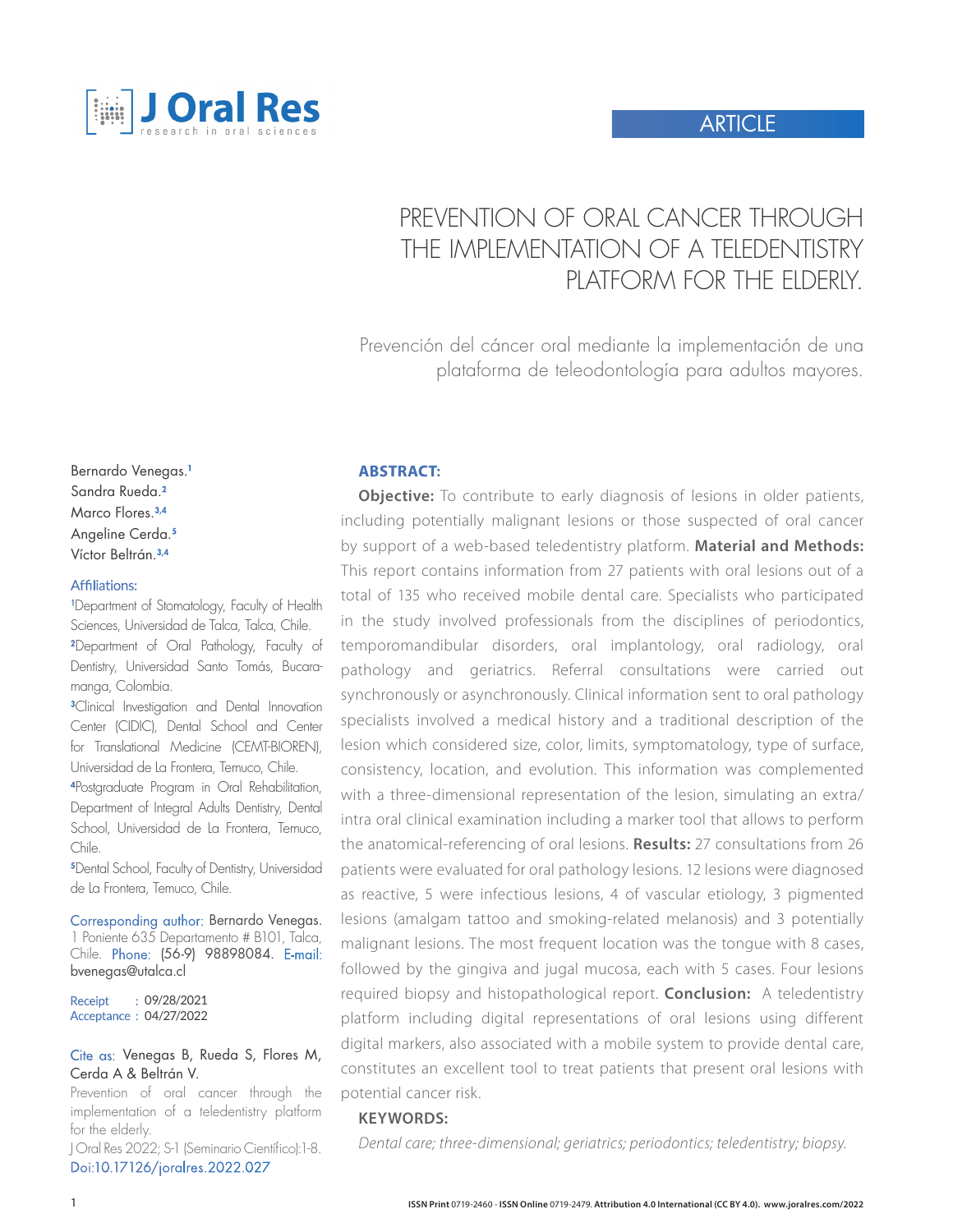#### **RESUMEN:**

Objetivo: Contribuir al diagnóstico precoz de lesiones en pacientes mayores, incluyendo lesiones potencialmente malignas o con sospecha de cáncer oral mediante el apoyo de una plataforma de teleodontología basada en la web. Material y Métodos: Este informe contiene información de 27 pacientes con lesiones orales de un total de 135 que recibieron atención odontológica móvil. Los especialistas que participaron en el estudio incluyeron profesionales de las disciplinas de periodoncia, trastornos temporomandibulares, implantología oral, radiología oral, patología oral y geriatría. Las interconsultas se realizaron de forma sincrónica o asincrónica. La información clínica enviada a los especialistas en patología oral involucró una historia clínica y una descripción tradicional de la lesión que consideró tamaño, color, límites, sintomatología, tipo de superficie, consistencia, localización y evolución. Esta información se complementó con una representación tridimensional de la lesión, simulando un examen clínico extra/intraoral incluyendo una herramienta marcadora que permite realizar la referenciación anatómica de las lesiones orales. Resultados: Se evaluaron 27 consultas de 26 pacientes por lesiones de patología bucal. Se diagnosticaron 12 lesiones como reactivas, 5 lesiones infecciosas, 4 de etiología vascular, 3 lesiones pigmentadas (tatuaje de amalgama y melanosis por tabaquismo) y 3 lesiones potencialmente malignas. La localización más frecuente fue lengua con 8 casos, seguida de encía y mucosa yugal con 5 casos cada una. Cuatro lesiones requirieron biopsia e informe histopatológico. Conclusión: Una plataforma de teleodontología que incluye representaciones digitales de lesiones orales utilizando diferentes marcadores digitales, también asociada a un sistema móvil para brindar atención odontológica, constituye una excelente herramienta para tratar pacientes que presentan lesiones orales con riesgo potencial de cáncer.

#### **PALABRAS CLAVE:**

*Atención odontológica, tridimensional, geriatría, periodoncia, teleodontología, biopsia.*

## **INTRODUCTION.**

Oral cavity cancer is a public health problem. In Latin America it is considered the fifth most frequent cancer in men, with 60% of late detection and a 5-year survival of 50%.**<sup>1</sup>**

This disease is considered preventable since the risk factors (*i.e.* consumption of tobacco, alcohol, virus and sun exposure) are already well known, and the fact that the dentist has an easy access to the oral cavity, so he can identify any disorder and make the referral for diagnosis and treatment in early stages. **2**

 This requires rapid communication with specialists, which can be achieved through teledentistry. This system allows for the exchange of information on the patient's medical history, images, videos and every aspect related to their health status, using a computer or a mobile device. It facilitates screening, diagnosis and treatment, and is considered a useful tool to reach especially the most underserved populations.**<sup>3</sup>**

The global crisis generated by the coronavirus pandemic (SARS-CoV-2), offers an opportunity to rethink the traditional in-person approach to dentistry and allows older adults who are confined or institutionalized and cannot receive proper care in a conventional dental clinic to do so through strategies such as teledentistry.

According to evidence, teledental care has a high sensitivity and specificity for the diagnosis of oral diseases in the elderly,**4** allowing for the early diagnosis of oral lesions, potentially malignant disorders and oral cancer, so that proper care is not delayed.

A technological semi in-person platform was designed and implemented to support dental emergencies and priority consultations for the elderly in the context of the COVID-19 pandemic in the Chilean and Colombian population.

This platform allowed for oral health assistance provided by a general dentist to confined patients in a mobile dental clinic, accompanied by specialists synchronously or asynchronously, which contributes to the early diagnosis of cancer risk pathologies such as leukoplakia, eritroplakia and oral lichen planus.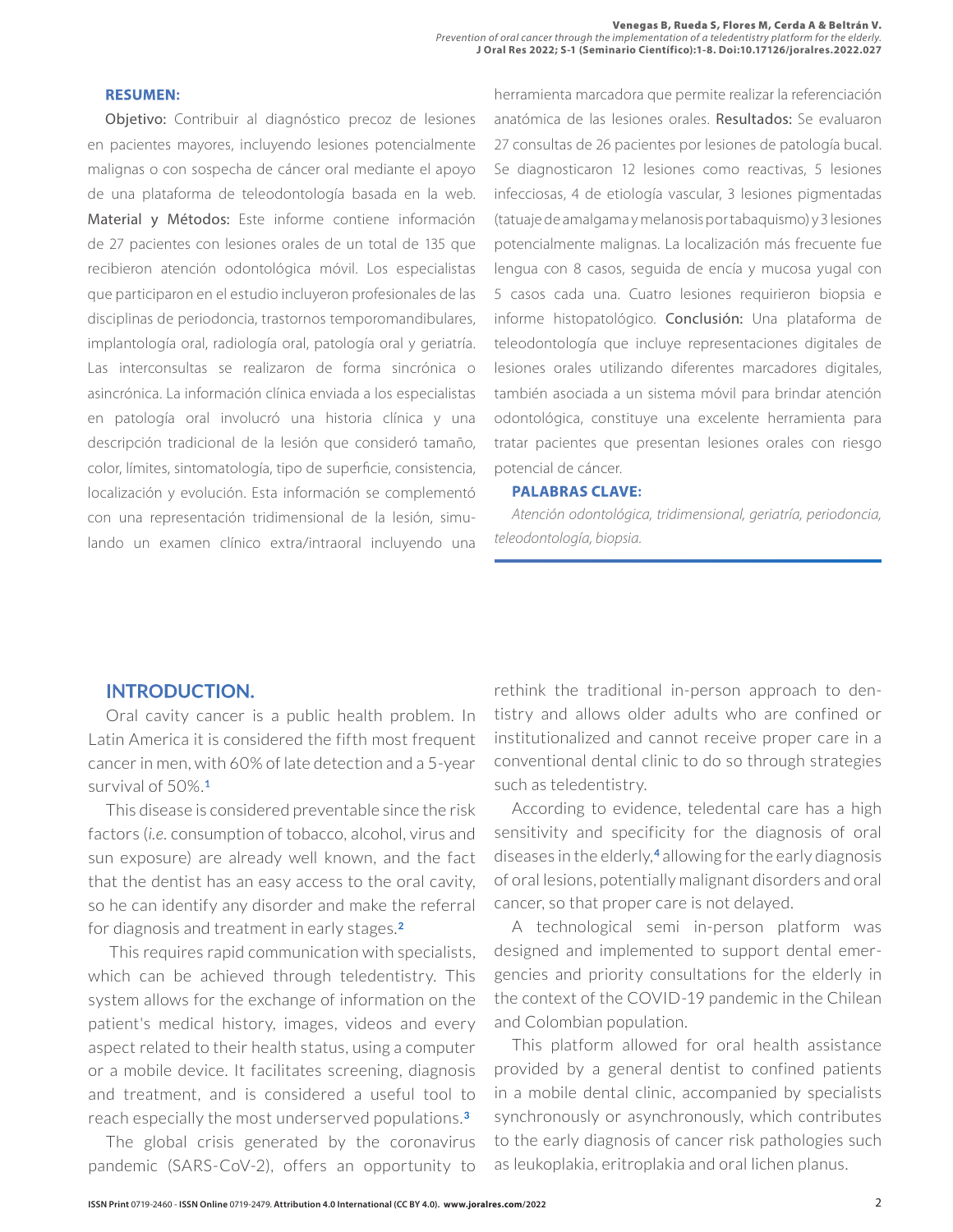This article reports the results of the referral consultations carried out onboard a mobile dental clinic in five regions of Chile (Metropolitana, Bio-Bio, Araucanía, Antofagasta and Maule) from February to May 2021, which were then sent to oral pathologists, managing to establish a network of specialists in a timely way, which permits the diagnosis and management of the lesions found in the oral cavity of older adults without the need for physically referring them to health centers.

## **MATERIALS AND METHODS.**

Platform designing was performed by engineers and information technology (IT) specialists between June and December 2020. Details of the construction of the platform are reported elsewhere.

The implementation and use of the platform began in January 2021. It consisted of a computational system designed to register clinical information from patients and the transmission of data to different specialists, aiming to provide accurate diagnosis and management recommendations, so that the patient could receive proper treatment in a short period of time. The present report contains information from 27 patients with oral lesions out of a total of 135 who received mobile dental assistance.

A weekly schedule was used to organize the connection between the specialist and the general dentist. Specialists who participated in the study involved professionals from the disciplines of periodontics, temporomandibular disorders, oral implantology, oral radiology, oral pathology and geriatric medicine. Referral consultations were carried out synchronously or asynchronously.

When an oral lesion was detected during dental examination, clinical information was registered in the platform and sent immediately to the specialist via an auto-generated mail from the platform to a previously registered mail address. The specialist received the information and answered the interconsultation directly through the platform. Three oral pathologists participated answering referral consultations from the general dentist located in the mobile dental clinic.

Clinical information sent to oral pathology specialists involved a medical history and a traditional description of the lesion which considered size, color, limits, symptomatology, type of surface, consistency, localization and evolution.

This information was complemented with a 3D digital representation of the lesion, which consists in an innovative 3D phantom that permits loading different layers of diagnostic information, simulating an extra/intra oral clinical examination including the tool of a marker that allows to perform the anatomicalreferencing of oral lesions.

Additionally, clinical images of the lesion and comments from the general dentist can be included embedded in the marker (Figure 1A and Figure 1B).

#### **RESULTS.**

Twenty-seven consultations from 26 patients were evaluated for oral pathology lesions. The mean age was 72 years with a SD of 6.5 years; 58% of the patients were female.

Twelve lesions were diagnosed as reactive (fibroma, frictional keratosis, mucocele), five were infectious lesions (subprosthetic stomatitis, middle rhomboid glossitis, chronic periodontitis), four of vascular etiology (vascular malformation), three pigmented lesions (amalgam tattoo and smoking-related melanosis) and three potentially malignant lesions (leukoplakia, solar cheilitis, and lichen planus).

The most frequent location was the tongue with eight cases, followed by the gingiva and jugal mucosa, each with five cases. Four lesions were located on the labial mucosa, two in the palate and the same number was observed in the vermilion border, (Table 1).

Most of the cases were solved only with conventional dental treatment or through pharmacological management. A biopsy was taken in four cases which needed histopathological examination. Due to the complexity of the required surgical procedure, biopsies were taken in the Reference Centre assigned for the different cities that were considered in the execution of this study.

Tissue samples were sent to one of the oral pathologists for laboratory procedure and microscopic analysis. Figure 1 shows details of digital representations of lesions and examples of clinical and histopathology analysis.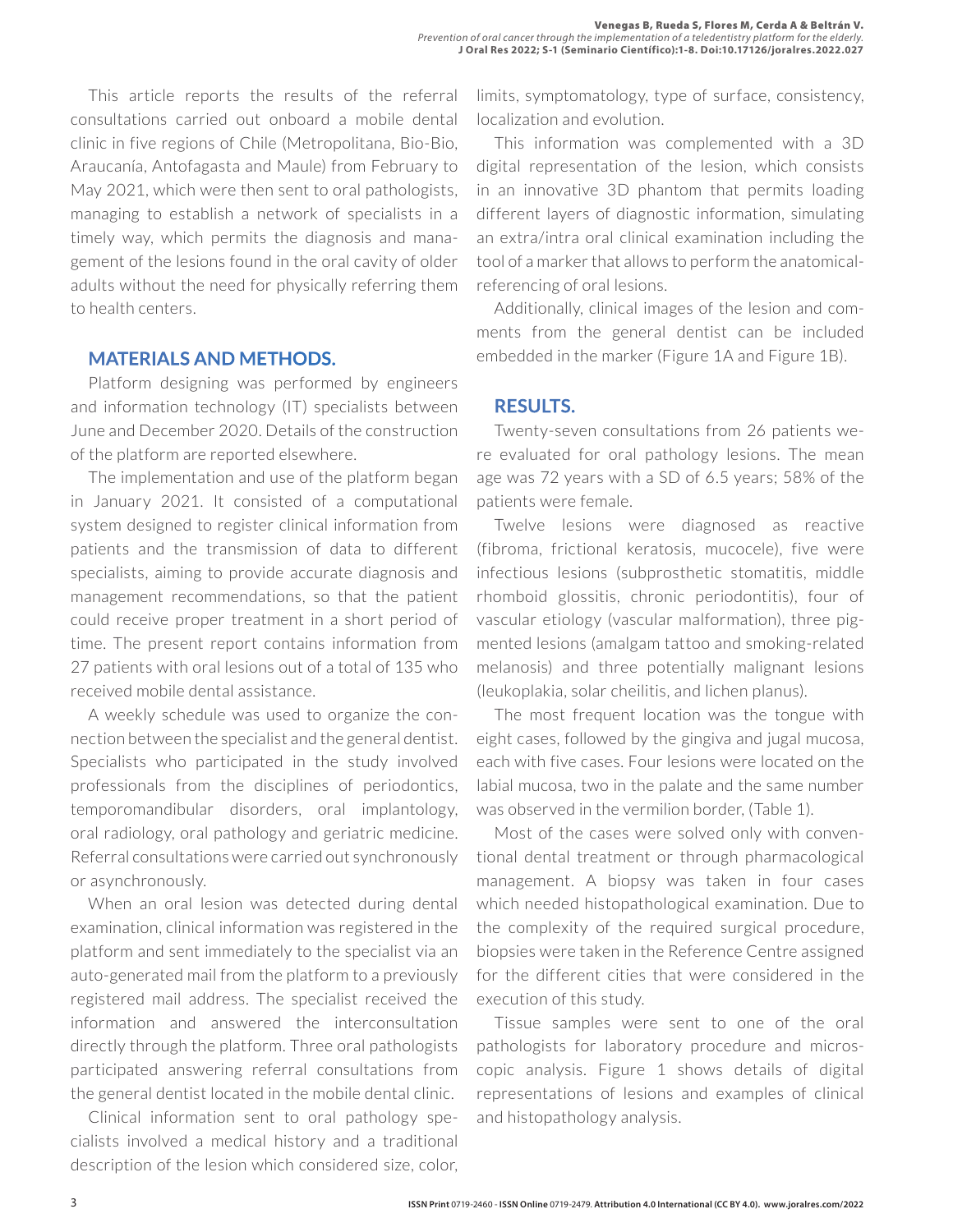**Figure 1.** Intraoral examination section interface (Soft tissues and mucosa).



**A.** Scheme of digital representation of most frequent lesions (oral pathology selector). **B.** Display of nested / appended information in an anatomical reference marker associated with the surface of a virtual 3D phantom, which is visualized by the specialist who receives the interconsultation through the platform..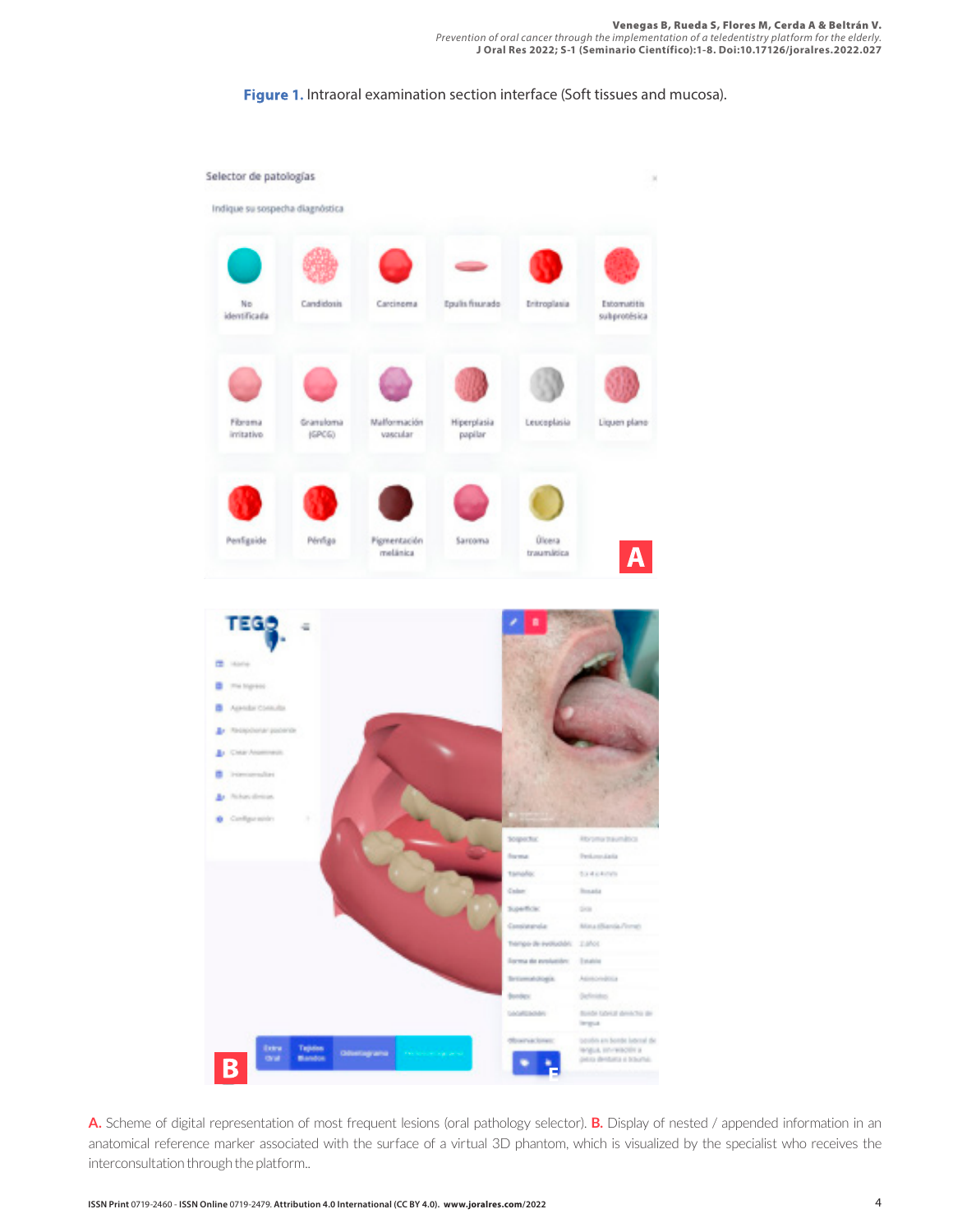**Figure 2.** Intraoral examination section interface (Soft tissues and mucosa).



**A.** Digital representation of a lesion clinically diagnosed as Erythroplasia and the clinical information sent to the specialist. **B.** Clinical appearance of lesion digitally represented in A, in the left border of tongue. **C.** Digital representation of a typical irritation fibroma. **D.** Clinical appearance of lesion digitally represented in C, in the right border of tongue. **E.** Clinical appearance of a pigmented and erosive lesion in the retromolar area, distally to tooth 4.8. **F.** Digital representation by a digital odontogram section. **G,H** and **I.** Shows a pigmented and erosive lesion with a histopathologic analysis showing a sub epithelial lymphocytic infiltrate, melanin pigment and epithelial disorder consistent with mild dysplasia.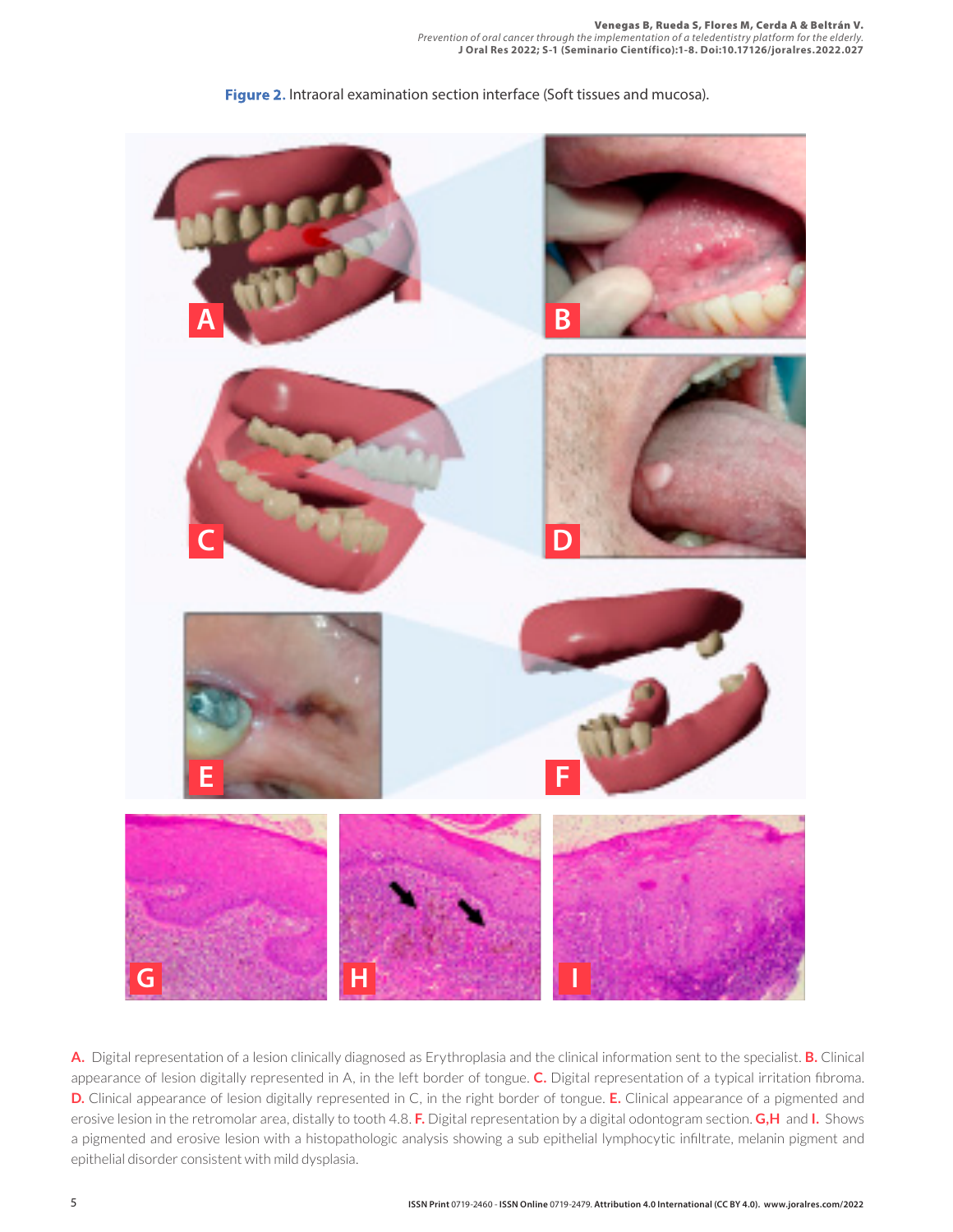# **DISCUSSION.**

The study is related to the early diagnosis of oral cancer in adult patients who participated in a project to implement a platform for priority and emergency dental care in the context of the COVID-19 pandemic.

The purpose of the study was to contribute to early diagnosis of lesions in older patients, including potentially malignant lesions or those suspected of oral cancer, considering that this type of malignant neoplasm is frequently diagnosed in late stages, although the oral cavity is susceptible to visual examination, providing the opportunity to detect these lesions early for the prevention of malignant transformation.

Unfortunately, in many cases this is not achieved due to the difficulties that patients face in accessing dental care.**5** Teledentistry, an innovative technology that uses advanced telecommunications procedures helps improve oral health care. It facilitates screening, diagnosis and earlier treatment, improving the prognosis,**6** especially in remote areas where there are no specialists available or where patient's mobility is restricted because of pandemics, natural disasters or difficult geographical access.

Four lesions required biopsy and histopathological report. Squamous cell carcinoma was not found; but one of the lesions showed mild dysplasia, so it required special attention.

This finding is similar to that reported by Haron N *et al.,***<sup>3</sup>** who developed an application for mobile phones in order to consult oral lesions, identifying precancerous and benign lesions. These devices allowed to minimize the barriers that hinder the early detection of oral cancer, accelerating referral to the specialist that encourages early intervention in this population.**<sup>7</sup>**

Dentists should consider adapting the use of teledentistry for patient's care as a consultation method to provide a better service to a population, as well as to reduce the contagion of COVID-19, among other risks for the elderly.**<sup>8</sup>**

# **CONCLUSION.**

This way, through this study it can be concluded that using a teledentistry platform that includes digital representations of oral lesions using different digital markers, together with a mobile system to provide dental care constitutes an excellent tool to treat patients that present oral lesions with potential cancer risk.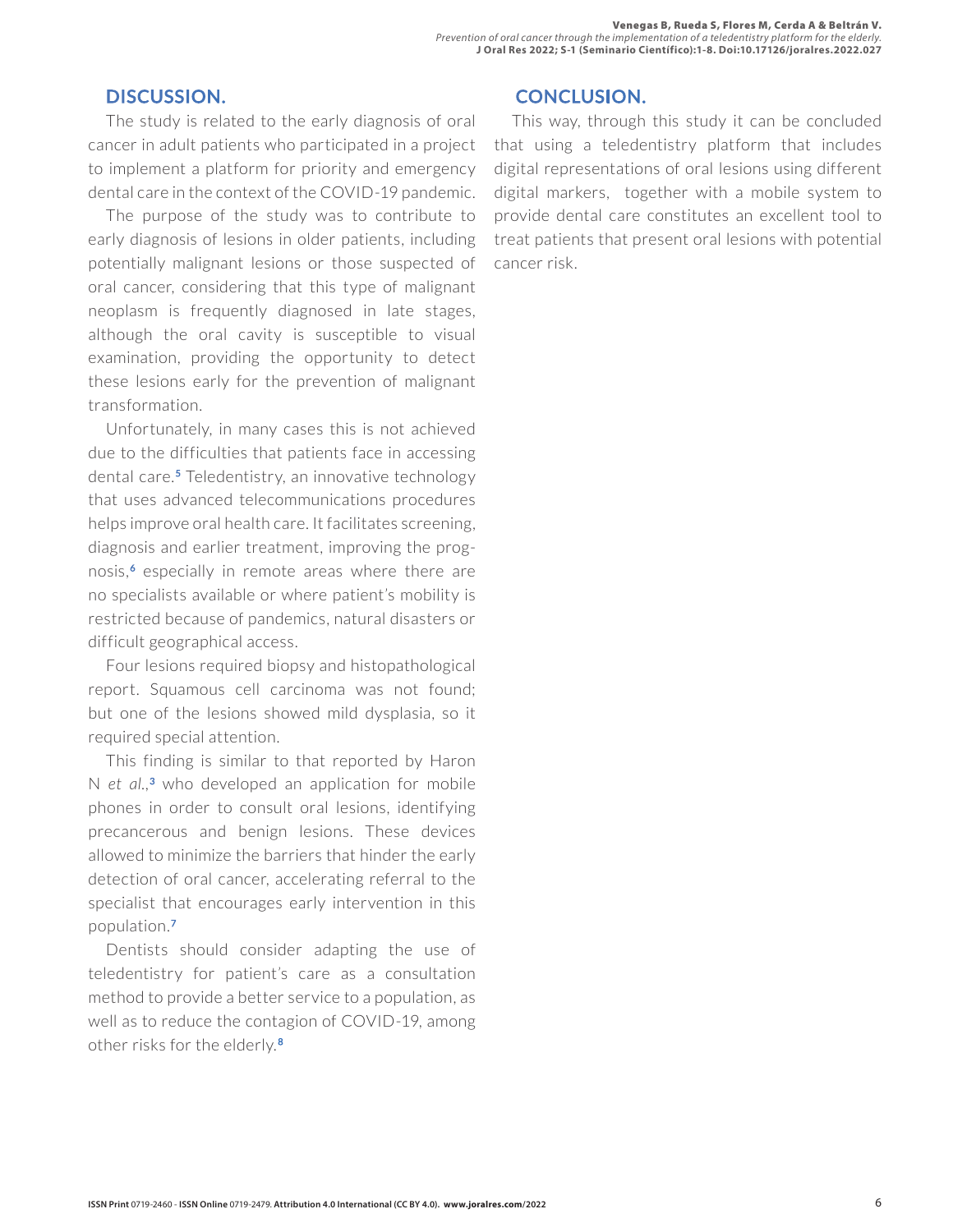#### Conflict of interests:

The authors declare no conflicts of interest.

### Ethics approval:

Study protocol approval was granted by the Universidad de la Frontera Ethics Committee, decision 090/20.

### Funding:

This article is part of the project "Semi-presential technological support platform for urgent and priority dental care for the elderly in the context of the COVID-19 pandemic in the Chilean population", funded by the Contest for Rapid Allocation of Funds of the National Agency of Research and Development (ANID), Reference No. COVID0766, Chile.

### Authors' contributions:

Conceptualization: Venegas B, Beltrán V, Rueda S. Research, methodology and supervision: Venegas B, BV, Rueda S, Flores M. Data gathering: Cerda A.

Data analysis: Venegas B, Beltrán V, Rueda S. Writing—original draft: Venegas B, SR. Writing review and editing: Venegas B, Beltrán V, Rueda S, Cerda A. Image work: Venegas B.

## Acknowledgements:

None.